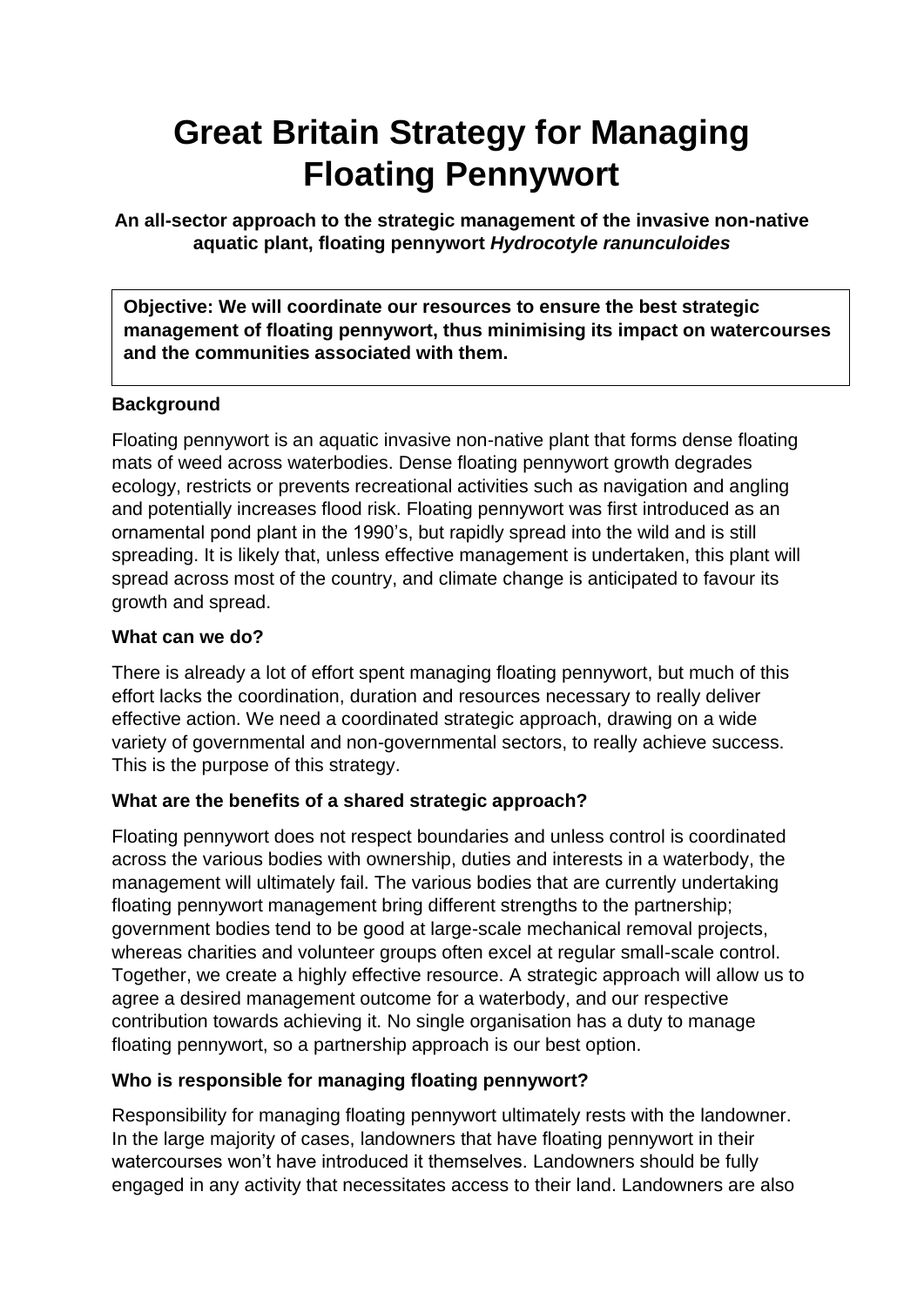encouraged to support the control programme, such as by facilitating the safe disposal of weed.

## **How does the strategy work?**

A **GB FP Strategy Group** comprises the main national partnership organisations. Its role is to:

- Facilitate local partnerships;
- Share good practice:
- Agree management targets and action plans with local groups;
- Seek and share funding and other resources:
- Organise national communications and awareness raising.

A summary of the organisations currently contributing to the GB Strategy Group is provided in Annex 1.

## **How will the strategy be delivered?**

At a local level, **Catchment Action Groups (CAGs)** create and deliver **Floating Pennywort Catchment Management Plans (FPCMPs)**, based on a national template provided by the Strategy Group. CAGs will consist of a partnership of the relevant local stakeholders and can be led by any of the stakeholder members. The role of the CAG is to:

- Produce and agree a plan, defining the roles of the respective group members;
- Ensure robust health and safety standards, and clarity on
- Promote strict biosecurity and share best practice management techniques;
- Ensure full landowner engagement and permission, wherever possible;
- Coordinate control and review progress against management objectives;
- Monitor for potential new infestations, or possible sources to the existing infestation, and take rapid action to eradicate;
- Participate and contribute towards communications and awareness raising programmes:
- Promote this Strategy and local Catchment Plans with relevant Catchment Partnerships.

The management objectives for FPCMPs will vary, depending on the catchment, the level of stakeholder engagement and the extent of the infestation. In catchments in which floating pennywort is abundant and distributed widely, a management objective of 'reduce and contain' is the most realistic target, however, if the partnership proves particularly effective and eradication is feasible, the management objective can be revised to a more ambitious target.

An absence of floating pennywort does not preclude a management plan! The most effective and cost-beneficial form of management is prevention through good biosecurity, and rapid response eradication of any infestation before it becomes established. Non-governmental organisations of interest groups, such as anglers, swimmers, paddlers and boat users, are ideally placed to promote good biosecurity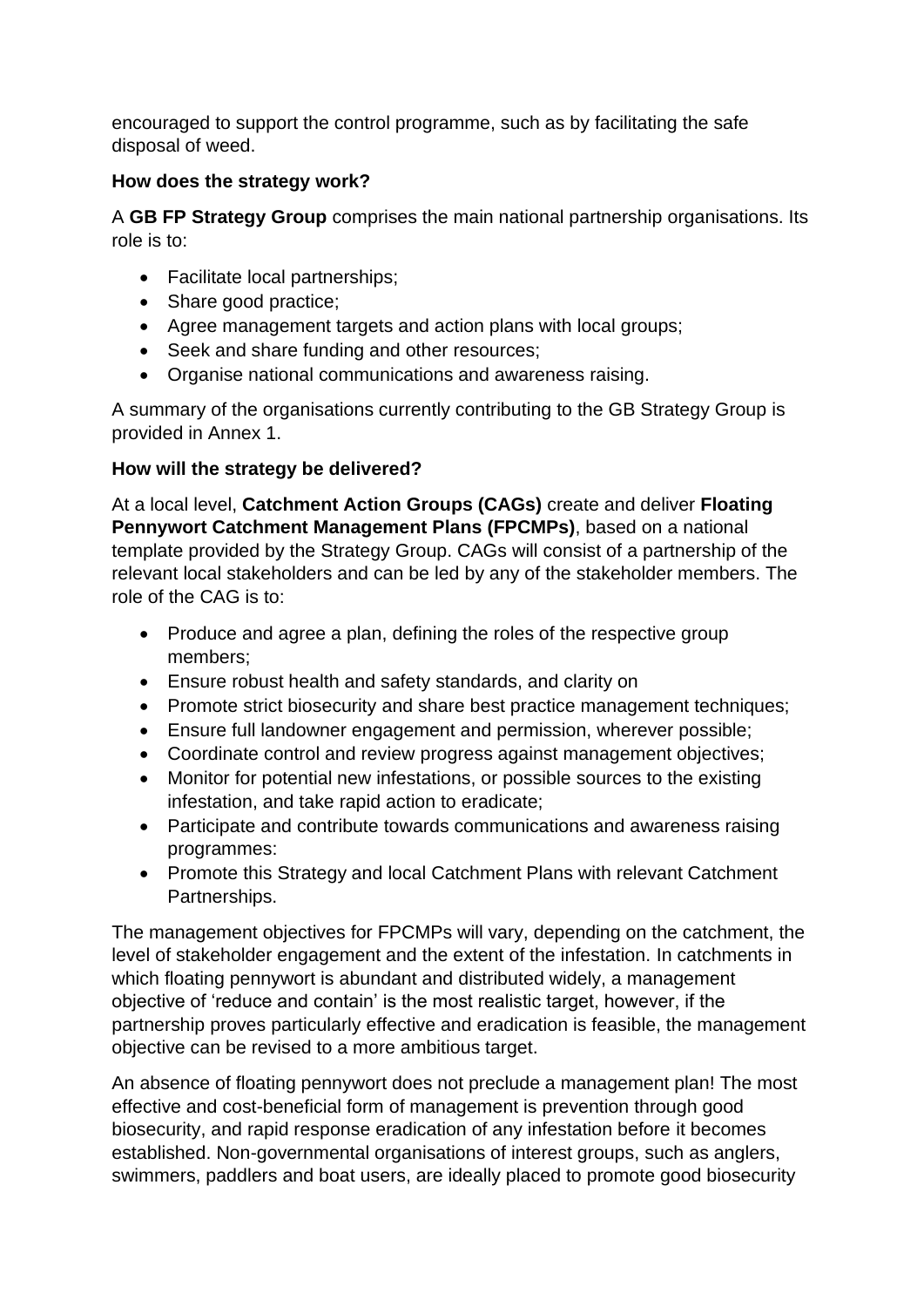and intervene quickly, should floating pennywort, or any other damaging organism, start to establish.

# **How do I establish a Catchment Action Group?**

Most CAGs will start organically, from a few stakeholders already engaged in floating pennywort or biosecurity measures. The CAG should use resources on the NNSS website, then agree leadership and roles, and contact the GB FP Strategy Group via any of the respective members. The national group can then provide supporting materials to the CAG and assist with finding suitable local stakeholders from key partner organisations, if they have yet to be identified locally.

# **Health and Safety**

It is essential that each project has clarity on which organisation is the lead partner for health and safety issues. Working in or near water is a high risk activity, especially when it includes manual lifting and hauling. It is essential that risk assessments for the activity in question, and the sites visited, are carried out and communicated with all those engaged in the project, and that those participating in the activity are covered by appropriate insurance. No one should partake in an activity for which they are not trained, equipped and insured for.

# **Biosecurity**

Invasive non-native species are primarily spread by people, and it is essential that strict biosecurity is undertaken to ensure that activities don't result in further spread. Everyone partaking in the activity must follow strict 'check-clean-dry' procedures for all their clothing and equipment, and should have completed the e-learning modules on the [NNSS website.](http://www.nonnativespecies.org/elearning/) Weed must be disposed of in a manner that prevents the further spread of floating pennywort, and other associated organisms, to new sites.

# **Funding**

The strategy will coordinate existing investment in floating pennywort management. More effective action will reduce cost, making resources available to other waterbodies that currently lack effective action. By coordinating resources into a GB FP strategy we hope that supporting members will be in a stronger position to bid for funding from their respective funding bodies.

## **Implementation date for the strategy**

It is intended that the strategy will be launched during September 2020

Annex 1: Organisations currently contributing towards the GB FP Strategy Group:

- The Angling Trust
- British Canoeing
- British Rowing
- Wildlife & Countryside Link